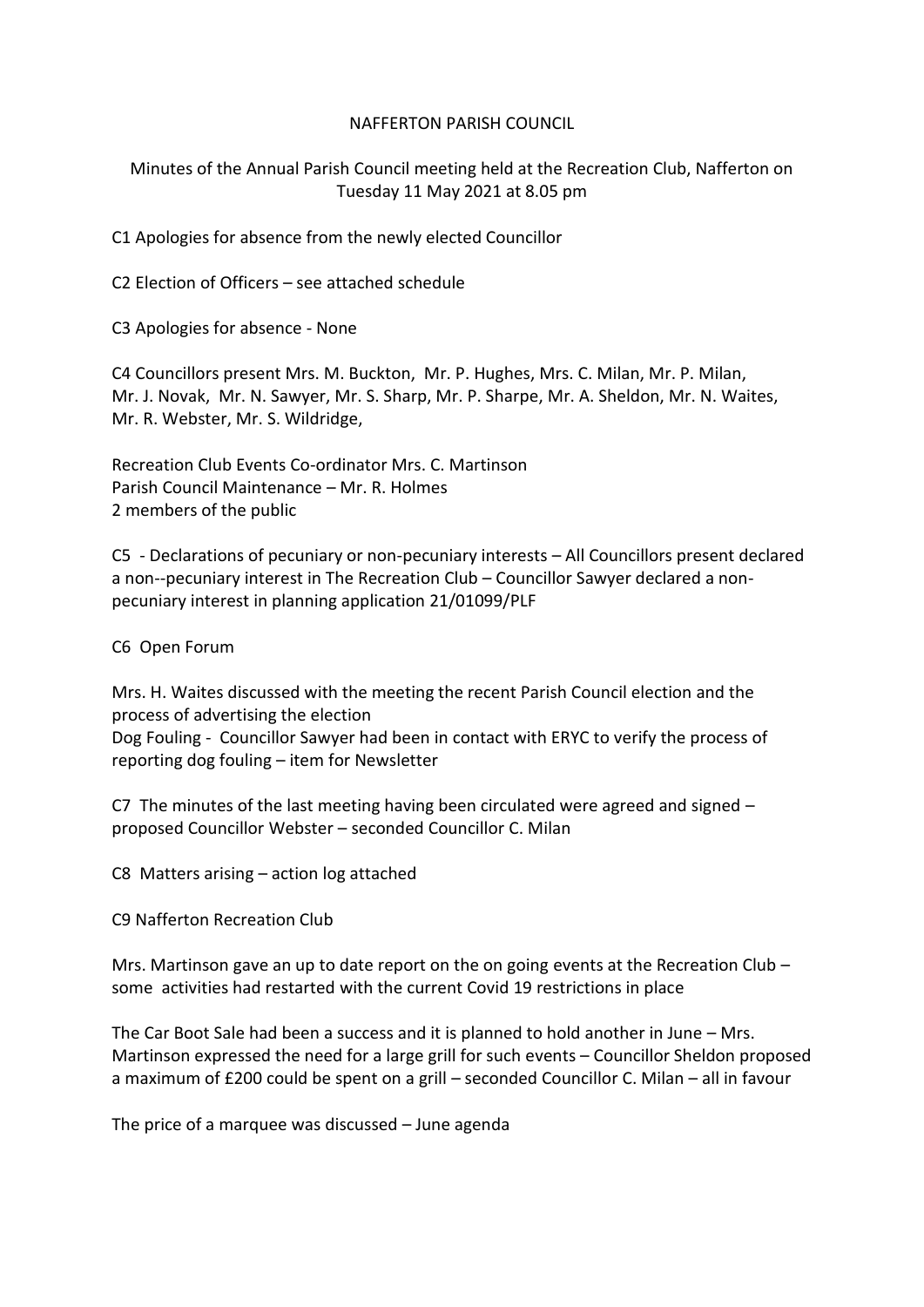Quotes received for acoustic panels in the region of £4000 – decision deferred Quotes received for the decorating of some areas of the Recreation Club Building – 2 quotes received - on receipt of a third quote and if in excess of £650 – accept the quote for £650 – proposed Councillor Hughes – seconded Councillor Webster The pricing structure was reviewed, amended and agreed – proposed Councillor Webster – seconded Councillor Wildridge – all in favour – a new booklet to be produced

Three quotes had been received for the cultivation of the rough area near to the Allotments – Clever Pastures were awarded to contract – Mr. Holmes thought the area would benefit from more grass seed to be sown than quoted – the meeting agreed.

Contracts for 2021/22 between the Recreation Club and Nafferton Tennis Club, Nafferton Bowling Club, Nafferton Youth Football Club were presented to the meeting and agreed to be forwarded to the Clubs for agreement.

Refurbishment of the Clubhouse were discussed – skips will be required – proposed Councillor Webster – seconded Councillor Novak – all in favour

extracts from Recreation Club Events Co-ordinator report: It would be beneficial to have the building refurbished by September – the asbestos report revealed only one issue which will be attended to in the programme of improvements.

The roof will be resprayed as soon as the weather is appropriate.

Heating – Installation of gas - £14,000 – it was agreed to install LPG – proposed

Councillor Webster – seconded Councillor Sheldon – all in favour

Electrics – the electrics require updating – Councillor Sharp proposed that the quote from W. Taylor be accepted – seconded Councillor Sheldon it was agreed to forward £1000 deposit for electrical equipment – Councillor Hughes to survey the building with regard to the fire alarm system.

Floor covering – discussed to be agreed

Councillor Hughes to price and replace a broken window

(It is expected that the complete refurbishment of the Clubhouse should cost in the region of £18,000)

9.4.21 – d/d Eon – gas - £339.62 10.4.21 – Npower – Feb - £438.95 22.4.21 – Npower – March - £497.60 21.5.21 – Npower – April - £490.57 29.4.21 – Business Stream - £220.73 2104 – Cancelled 2105 – Cancelled 2106 – W. Taylor – deposit - £1000.00 (electrical equipment) 2107 – Eling Ltd - £39.05 2108 – Inpectas Compliance - £468.00 2109 - Dixons - £260.05 2110 – Bob Stabler - £550.00 2111 – Holmes Poultry - £411.94 2112 – Tess (Hull) Ltd - £216.00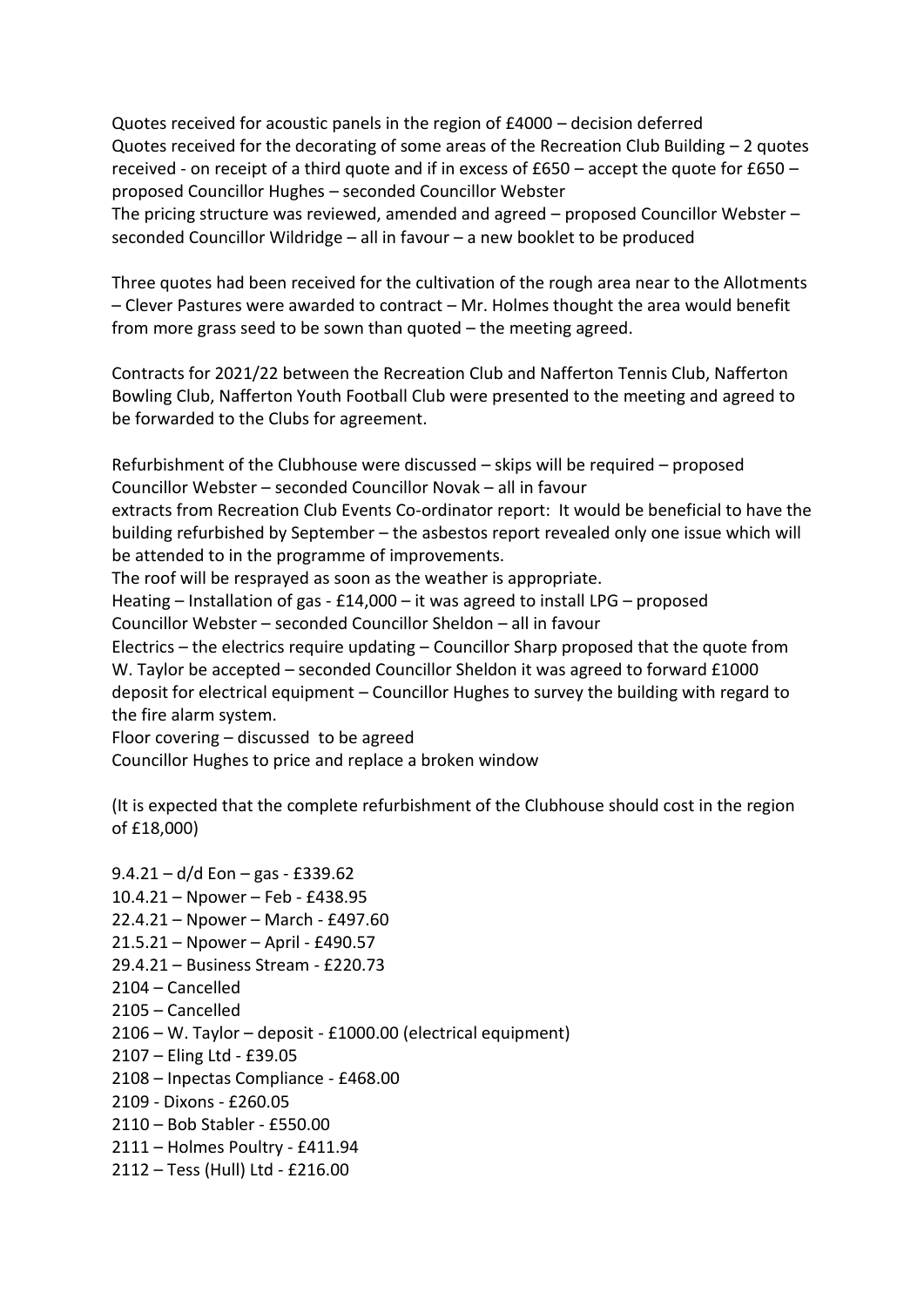# C10 The Mere

The barrier has been erected to protect the ducklings from the swan and will be removed after the birds breeding season

C11 Flooding/Drainage report – all in order

# C12 Planning

21/01099/PLF – Erection of a single storey extension to rear, conversion of existing garage and erection of detached garage – 10 Parsonage Close, Nafferton – we have no observations to make on this application

21/01132/PLF – Erection of a single storey extension to rear (revised scheme of 19/00477/PLF and 19/40134/NONMAT) (retrospective application) – 22 Eastgate, Nafferton – we have no observations to make on this application

21/01427/PLF – Erection of a replacement dwelling and garage following demolition of existing with associated works (further to planning permission 20/03037/PLF) – site of Westholme, 27 Westgate, Nafferton – we have no observations to make on this application

# Tree applications:

Nafferton Conservation Area – 21/01377/TCA – Crown reduce 1 Sycamore tree by 30% and crown thin by 20% to allow more sunlight into the garden and neighbouring properties. Crown reduce 1Sycamore tree by reducing 1 stem closest to the back boundary fence due to poor union attachment to main trunk, will expand with age and eventually the union will fall resulting into said stem falling into neighbouring property and crown reduce remaining parts by 30% - 4 Priestgate, Nafferton – we have no observations to make on this application

Nafferton Conservation area – 21/01378/TCA – Remove 1 holly tree due to tree being on a slope, is leaning to the side is too big and growing towards the driveway, remove 1 ornamental fruit tree due to close proximity to the house and the roots are growing under the foundations – Westwood House, 11 North Street, Nafferton – we have no observations to make on this application

C13 Correspondence

East Riding of Yorkshire Council

Wansford Bridge, Skerne road – parapets repairs after traffic accident – noted/filed Local Transport Plan Programme – noted/filed 2358 Traffic signs – respond not Nafferton Parish